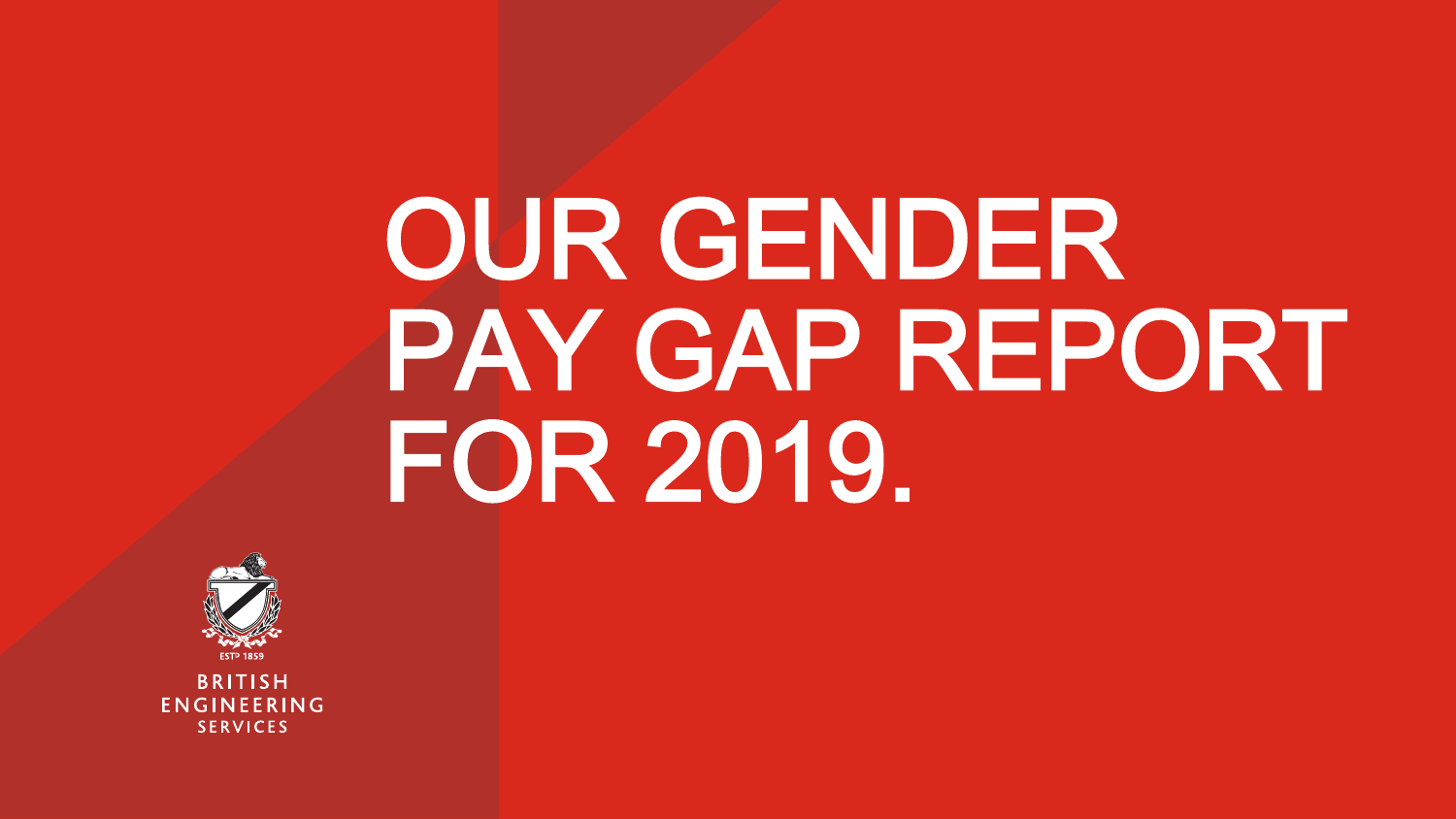### THE NUMBERS

We leave nothing to chance at British Engineering Services. Our rigorous approach to recruitment means we only ever employ the very best people. Our focus continues to be on skillset, qualifications and cultural fit, which helps ensure we are always operating with the very best team.

Our industry is made up of more males than females. This is particularly the case amongst the Engineering Surveyor community, which amounts to around two thirds of our workforce. This is historical and we are committed to helping move our industry forward, actively driving more of a gender balance in the Testing, Inspections and Certification field. Our company is full of opportunities, both for our own people and for those looking to join this industry, which is extremely important to us. We are focused on attracting the very best people, including more and more females.

#### Pay difference between men and women at British Engineering Services As of April 2019

Mean Gender Pay Gap across all British Engineering Services people in the UK is 23.6% Median Gender Pay Gap across all British Engineering Services people in the UK is 32.1% UK's National Gender Pay Gap Source: Office of National Statistics 2019 Mean is 17.3%



Our snapshot 'gender pay gap' shows the mean difference in pay at British Engineering Services is 23.6% higher for men than women and the median is 32.1%. This is a direct comparison of all men and women employed by British Engineering Services in the UK and does not take into consideration levels or roles.

We would like to highlight that this is not the same as equal pay, which focuses on equal pay for the same role, regardless of gender. We are pleased to share that a role versus role comparison for our company would show more balanced figures. Our salaries are linked to role type, experience and skillset and pay no mind to gender.

#### Bonus pay differences between men and women

#### Proportion of all UK employees receiving a bonus

16% of female employees at British Engineering Services received a bonus compared to 7% of male employees.

As a company, we did not pay a standard bonus during this time period. Any bonuses paid were discretionary and directly linked to specific employee retention.

#### Bonus pay differences between men and women

|       | Mean    | Median    |
|-------|---------|-----------|
| Bonus | $-7.2%$ | $-135.5%$ |